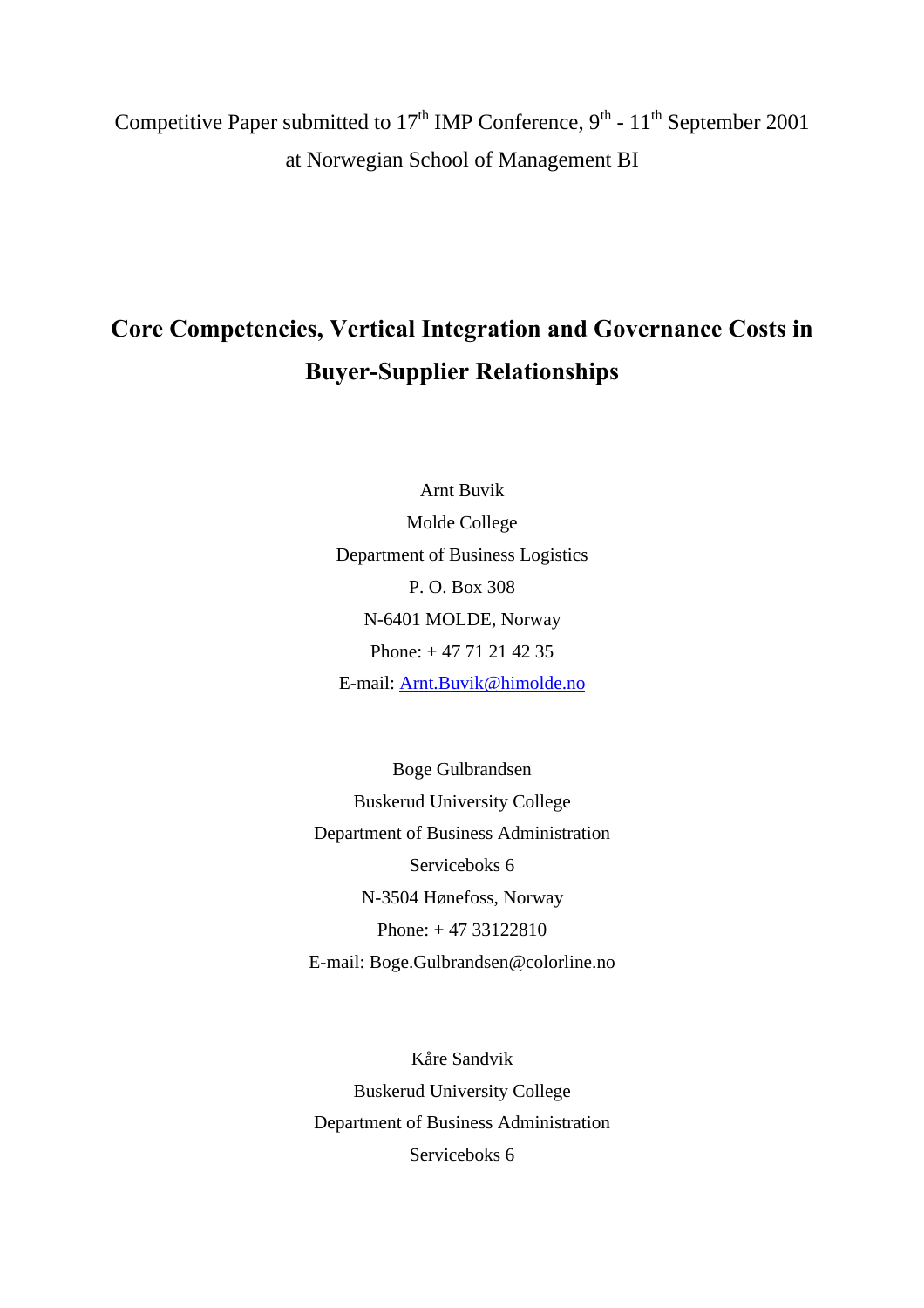N-3504 Hønefoss, Norway Phone: + 47 32 12 72 09 E-mail: Kare.Sandvik@hibu.no

Please, address all correspondence to Arnt Buvik

January, 2001

#### **ABSTRACT**

Current inter-organizational research applies various approaches to the study of inter-firm governance and business strategy. This study applies the lenses of governance and competence to the study of vertical integration and governance performance in business-tobusiness relationships. Building on transaction cost economics (TCE) and the competence perspective (CP), the authors examine significant antecedents of governance costs within buying firms and ex post transaction costs in on-going buyer-supplier relationships. The study focuses in particular on governance performance of inter-firm organization by investigating the association between vertical integration on governance costs.

In accordance with TCE-reasoning, the empirical findings demonstrate that employment of specific assets in the buying firms is associated with substantial ex post transaction costs and intention of vertical integration. Further, high core competence in the buying firm actually reduces internal governance difficulties and enforces the intention of vertical integration. Accordingly, the study demonstrates both the theoretical foundation and empirical support for that TCE and CP are complementary explanations of vertical integration.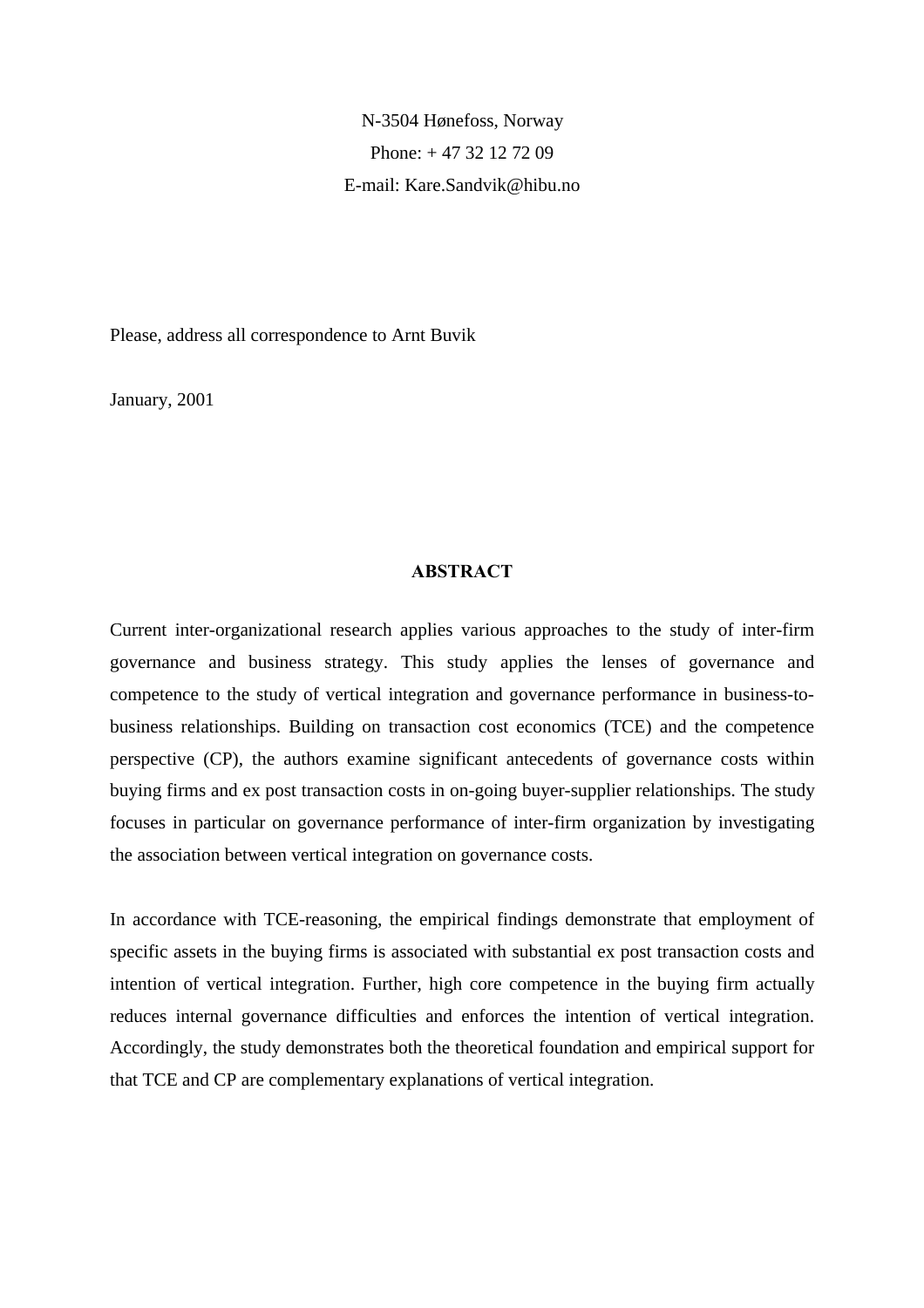#### **CONCEPTUAL FRAMEWORK AND HYPOTHESES**

### **Closeness to Core Competence, Governance Costs and In-House Production**

Evolutionary economics (EE) (Nelson & Winter, 1982) holds that when firms grow by vertical integration they grow in a direction of something closely related. Resource based theory (RBT) and the core competence approach argue that firms will expand in those areas where their existing competence is the foundation for a firm's value creating process. These two sources are the theoretical departure for the expected relation between buyer's CCC and vertical integration. While EE gives the basic foundation for the understanding of economic actors' limited capacity to perform new and different tasks, RBT gives an understanding of those competencies most likely to generate rents. Some of the barriers and problems that impede effective competence accumulation for the buyer in buyer-vendor relations will be overcome if the buyer has CCC regarding the activity in question. When CCC is high, the buyer can use his existing competence as a guide in learning processes and in imitating relevant competence from the vendor. The coding problem (available knowledge from the vendor must be decoded by the buyer), the available problem (the vendor refuses to share his coded knowledge with the vendor), and the tacit problem (not all knowledge embedded in the vendor's routines is articulated in written documents), will through internal learning and imitating processes be reduced if the buyer has CCC. When CCC is low, in contrast, it will take considerable time and spending of resources before the buyer will be able to absorb and learn the relevant knowledge necessary to effectively perform the activity. As previously argued by scholars in the competence perspective, if an integration of a new activity is not linked to the firms' existing competence base they will face high production costs. A relatedness will provide gains from the redeployment of existing competence (Penrose, 1959) as well as give the opportunity to economize on intraknowledge and information transfer. Thus, we propose the following hypothesis:

 $H<sub>1</sub>$ : The buying firm's closeness to the core competencies of a specific supplier firm is positively related to the buying firm's intention to vertical integration.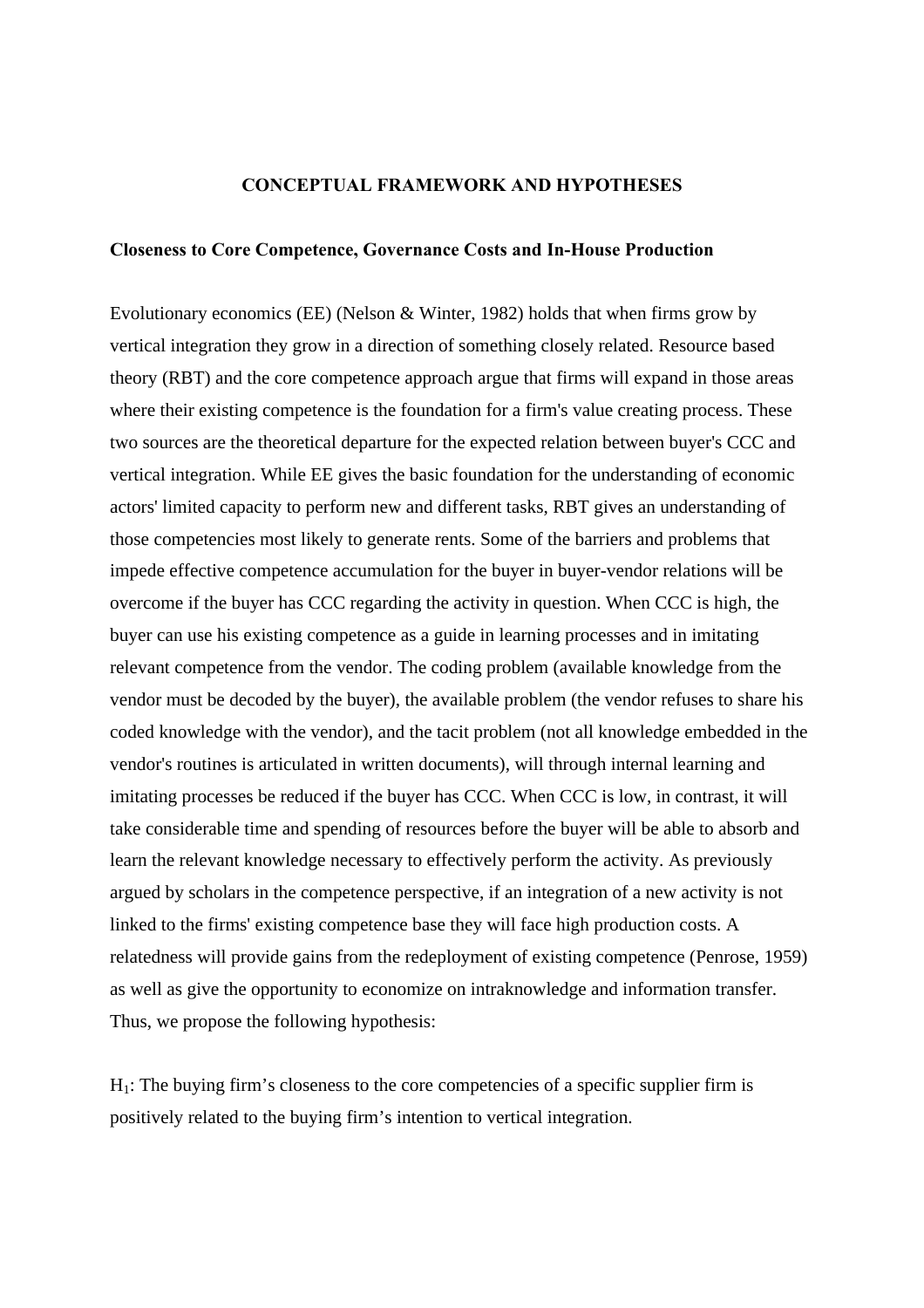By using the existing competencies and routines, firms are able to economize on what we call *internal governance costs* in addition to production costs. Scholars in the competence perspective have previously emphasized the latter (cf H1), while the former has not been an issue so far<sup>1</sup>. Using Hennart (1982) as the connecting bridge, however, both TCE and CP may acknowledge the prospect of opportunistic behavior, even though the explanations of what prevents or hampers opportunistic behavior differ across these theoretical frameworks. Both theories state that intrafirm conditions can prevent opportunistic behavior. However, while Williamson argues that opportunistic behavior is hampered by the use of fiat, Hennart emphasizes that the intrafirm common codes act as a condition that produces trust and decreases the degree of opportunistic behavior. If the activities to be performed fit the code, the acquiring and transmitting of information are efficient (Arrow, 1974). If new activities do not fit existing codes, a deficiency in using them will arise, and such conditions increase the potential of opportunistic behavior inside firm boundaries (Hennart, 1982). This is an important distinction, because the TCE-view implies that increasing potential for opportunistic behavior only can be hampered by increasing costs of safeguarding, which "are likely to adversely affect [the firm's] performance" (Ghoshal & Moran, 1996:16). By the development of common codes within the firm, the opportunistic behavior is hampered without using the organizational mechanism of fiat (Hennart, 1982), or, the parties' 'deep knowledge' makes firms able to efficiently utilize the power of fiat. This latter issue is not theorized by TCE. In sum, Hennart's theory is complementary to TCE. The theory specifies the mechanisms through which the costs of hampering opportunistic behavior may be reduced. The theory is also complementary to the competence perspective as it highlights that existing common codes or routines as a part of a firm's competence base, are the main mechanism that reduces the employees possibilities to cheat.

Following Hennart (1982), when introducing completely different undertakings, the degree of opportunistic behavior may increase, because the parties in-house lack the main mechanisms to codify the accomplishment of the new activity. One aspect of common codes is to know who knows what and how different activities should be organized (Kogut & Zander, 1992). If completely new techniques and routines have to be developed in order for a firm to perform

l

<sup>&</sup>lt;sup>*1</sup>* The competence perspective does not consider the exchange costs involved in the evaluation of integrating av new activity</sup> *(Winter, 1988; Collis, 1991). The view is strictly based on the assumption that it would be more efficient to produce something where the firm already has some degree of relevant knowledge. compared with producing something not related to current competence. Foss (1996a), however, sketches some of the same arguments as in his paper. He states that firm will be confronted with increasing agency costs when moving away from its core competence, "as increasingly unfamiliar activities produce more severe moral hazard and adverse selection problems" (p. 474.).*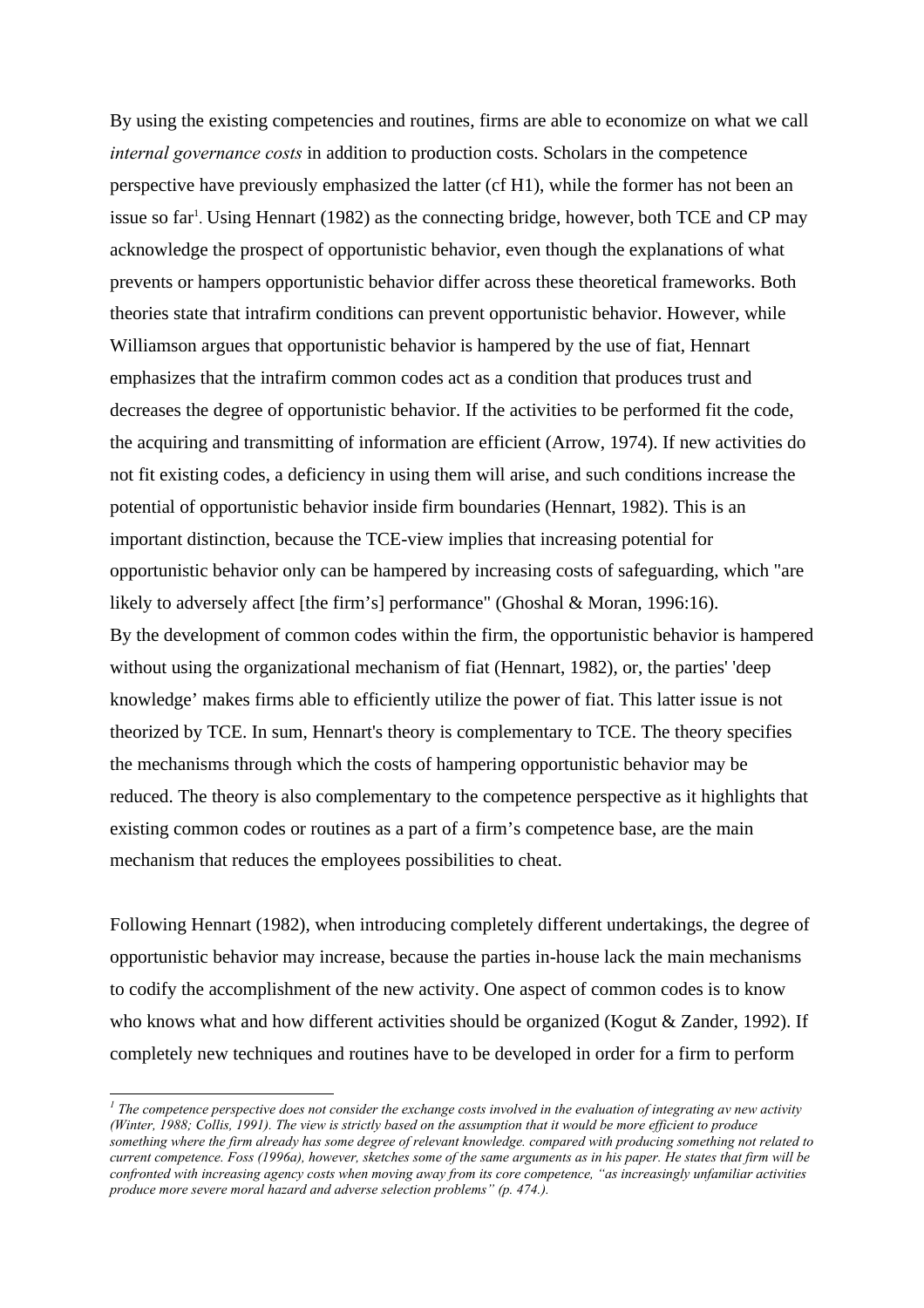an activity, firms will surely lack this knowledge. This will impair the ability to detect cheating, and the management will miss 'the detailed continuous information' regarding the employees. In such situations firms will be exposed to many of the same problems as in markets. This argument may also explain why Nelson & Winter (1982) assert that firms' existing routines are the stabilizing forces in firms and represent a "truce" in hampering intraorganizational conflicts. Introducing new undertakings that cannot be supported by existing routines, however, would require introduction of quite new routines. In such situations selfish motives are relevant, because the management's ability to detect cheating will be reduced (Hennart, 1982).

Performing completely different undertakings is expected to increase the transaction costs because the prospect of opportunistic behavior of actors inside the firm will increase if the management lacks the common codes necessary to detect cheating (Hennart, 1982). Similarly, if the existing codes and routines support the performance of a new activity substantially, there are less opportunities for moral hazards and easier to coordinate in-house production. Thus, increasing CCC will reduce internal transaction costs or governance costs, while internal governance costs is expected to affect the intention of in-house production negatively. Based on this reasoning, we propose the following two hypotheses:

H2: The buying firm's closeness to the core competencies of a specific supplier firm is negatively related to the governance costs associated to vertical integration.

H3: The governance costs associated to in-house production are negatively related to the buying firm's intention to vertical integration.

## **Asset Specificity, Ex-Post transaction Costs and the Intention of In-House Production**

Investments in specific assets will create a safeguarding problem because of the vulnerability due to the potential opportunistic behavior of the other actor. Transaction specific investments will thus increase the potential for opportunistic behavior and thereby increase the costs of safeguarding (Williamson, 1985), i.e., increasing transaction costs. Consequently, *ex-post* transaction costs occur because of actors' opportunistic behavior and bounded rationality, combined with high asset specificity situations. Following Williamson's (1985) underlying proposition, we state the following: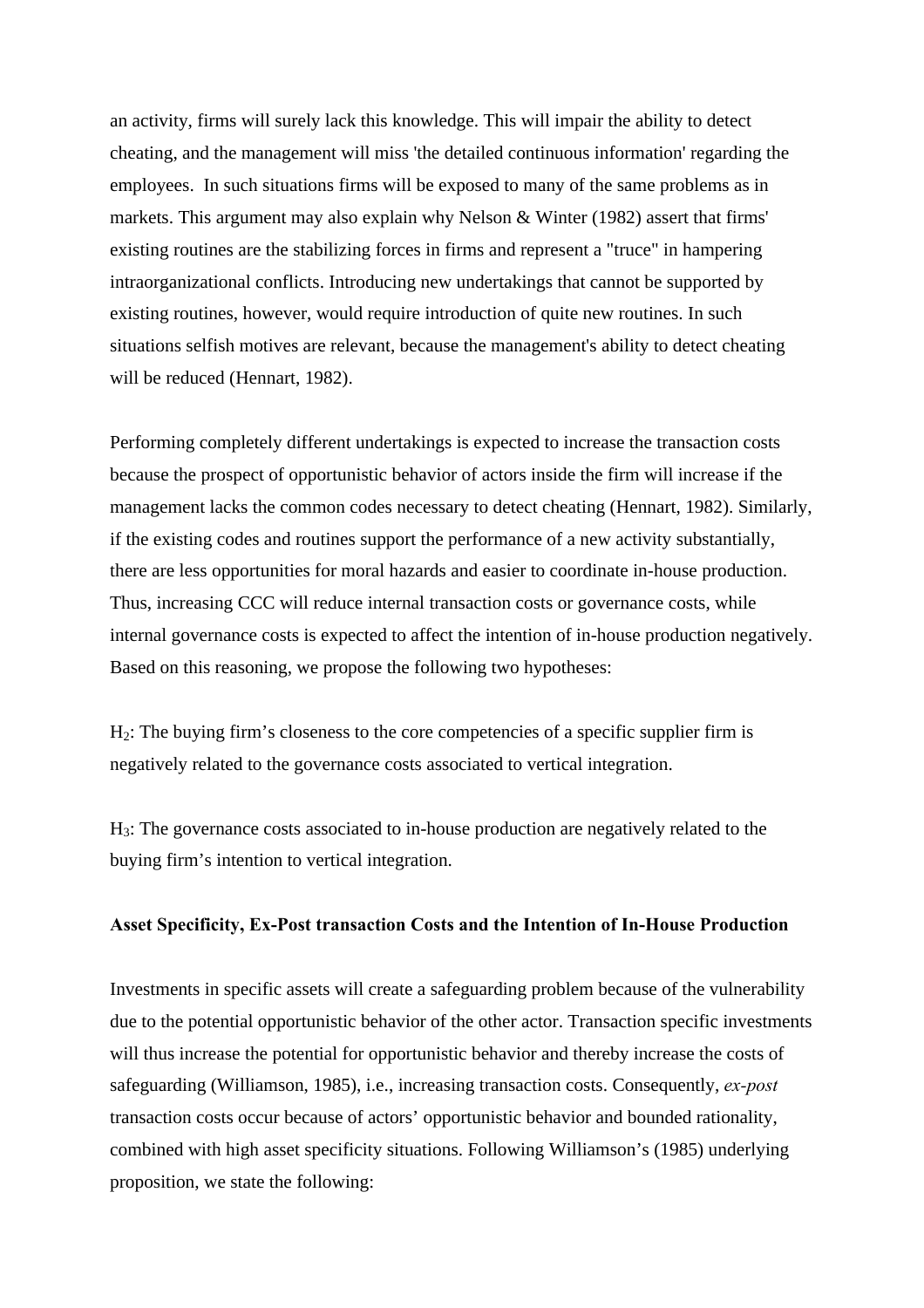H4: The buying firm's transaction specific investments are positively related to transaction costs associated with the specific supplier firm.

Transaction costs are supposed to create a lock-in effect caused by a fundamental transformation ex-post (Williamson, 1985). The lock-in effect will shape a condition where autonomous trading conditions *ex-ante* will be supplanted by unified ownership (Williamson, 1985). The underlying TCE argument for this proposition is that with increasing degrees of transaction cost, the point will be reached where the transaction costs loss will exceed the extra production costs that are supposed to exist internally. Based on Williamson (1979, 1981, 1985), we propose the following hypothesis:

H5: Transaction costs associated with the specific supplier firm are positively related to the buying firm's intention to vertical integration

The five hypotheses form the model shown in Figure 1.

#### **METHOD**

#### *Context*

The chosen industry is the Norwegian hydroelectric power production industry. Up to 1991 the industry was organized as a natural monopoly, but is today one of the most competitive power markets in the world. A major and central part of the power stations' activities concerns the maintenance activities of the stations. The governance of mechanical maintenance activities is the focus of this study. This part of the industry has never been regulated, as the case was for distribution of electric power.

This study examine attributes of the economic exchanges between buyers and suppliers in the power station industry and regards buyer's make or buy decision of the maintenance activity in question. To acquire variation in the independent variables the selection of transactions (i.e., activities) for the power station was based upon a choice of the maintenance activity that most recently has been completed by an external supplier.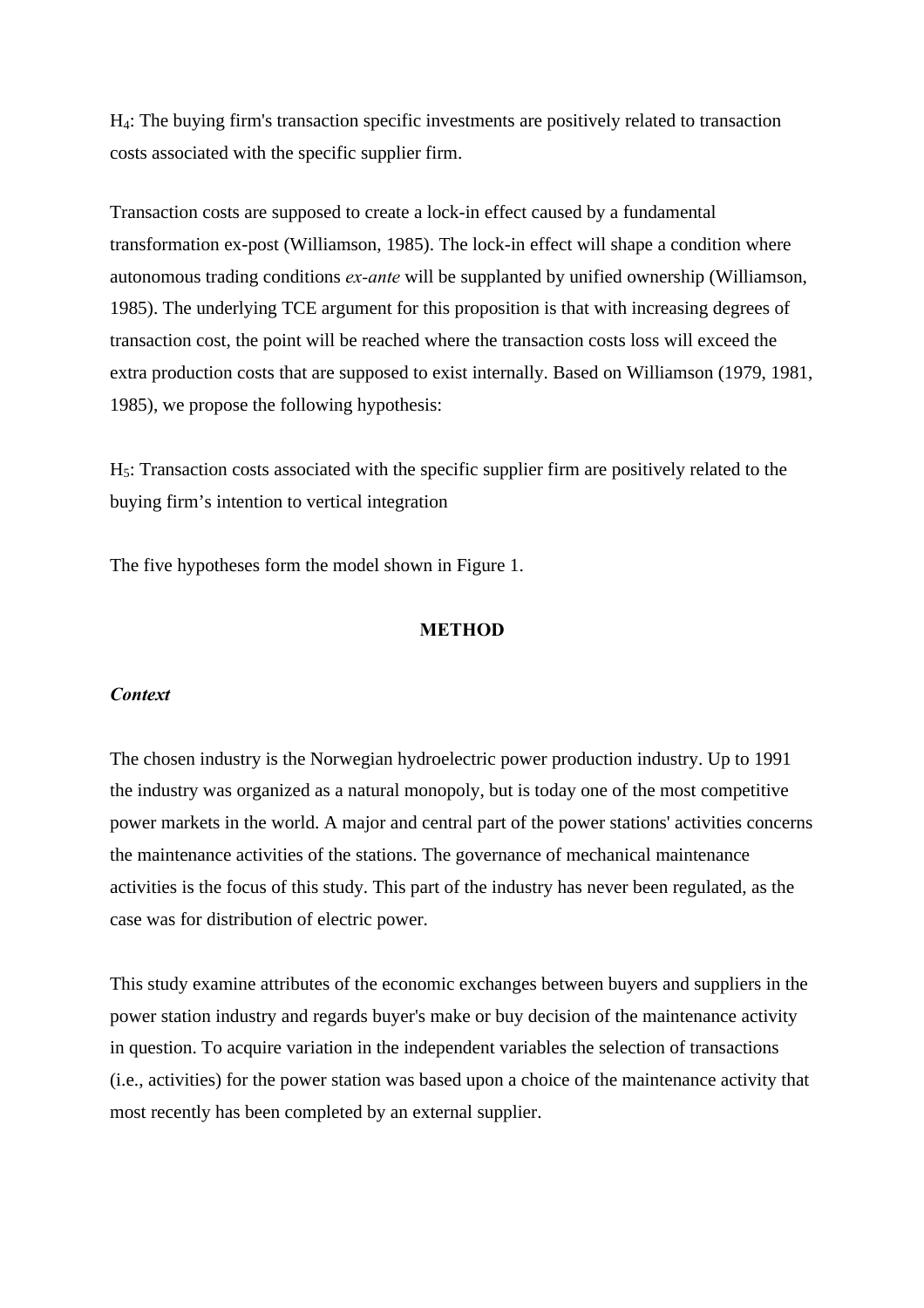#### **Measures**

The measurement items used in this research are presented in the Appendix. All items were presented with seven point scales. *Vertical integration* is measured by four questions adapted from the hypothetical choices approach developed by Whyte (1994), where the unit is asked to consider to which extent it will continue to purchase the goods from the vendor or if he will perform the activity in-house. According to Whyte, hypothetical measures are a reasonably valid indicator of the vertical integration decision.

Core competencies are very difficult to measure directly on a consistent basis across different industries (Verdin & Williamson, 1994). The measures of buyer's *closeness to core competence* in this study reflect this, and may not be appropriate indicators across different industries. Closeness to core competence is operationally defined as the buyer's perceived degree of closeness to the vendor's competence. Three items were developed to reflect different kinds of closeness to core competence.

The *buyer's transaction specific investments* scale describes the extent to which the buyer has made specific investments tailored to the specific relation. Thus, a high amount of specificity represents sunk costs that have little value outside of a particular exchange relationship. Williamson (1985) identifies four types of specificities, of which one (human asset specificity) is of most relevance in the power maintenance industry. Human asset specificity is also the one most commonly assessed in empirical studies (Rindfleisch & Heide, 1997). Human assets specificity refers to specialized investments in human competence tailored to the specific transaction. The scale is adapted from previous empirical research by Stump & Heide (1995), Haugland (1994) and Buvik (1995).

*Buyer's transaction costs* are measured by using the scale developed by Buvik (1995). The scale approaches to which extent the transaction costs exceed the expectations of the transaction, accounting for that different kinds of activities have different levels of government costs. Six questions measure transaction costs. Similarly, three measures are developed for the *expected internal transaction costs* if the activity was to be done in-house. The three items are selected from the scale of the buyer's transaction costs and adapted to fit the expected transaction costs that may occur in the organization when an activity is vertically integrated.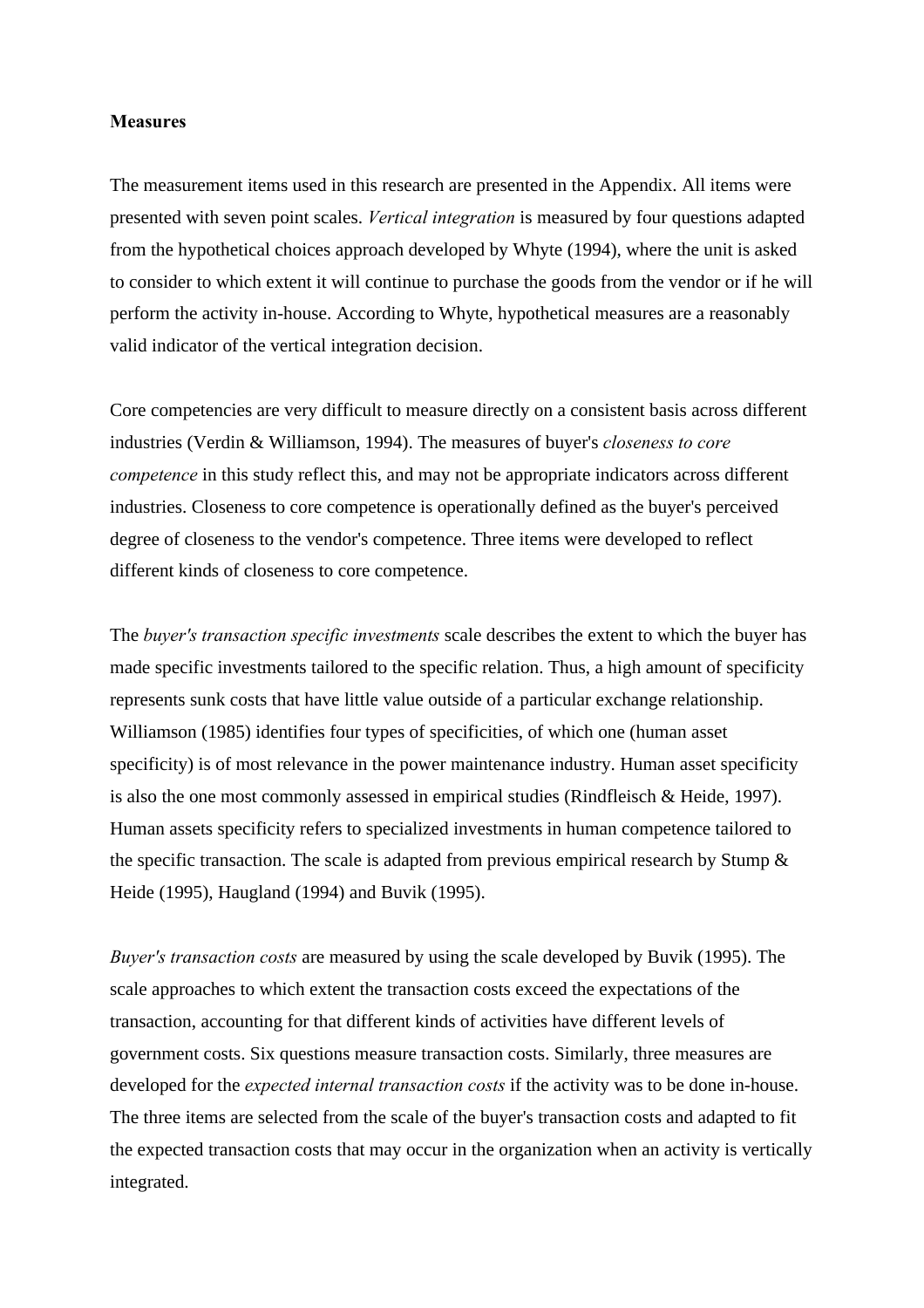#### **Sampling Procedures**

118 companies and accompanying 411 business units (i.e., power stations) that produce electric power in Norway, were identified, and these units represent the sampling frame. Data were collected from the buyer side of the dyad. Each of the business units was informed to select the last activity carried out by a vendor in whom the informant was well informed. The data were collected using a questionnaire. 116 responses from 75 companies were obtained resulting in a response rate of 64% for the companies and 28% for the power stations.

#### **RESULTS**

The data analysis was done using structural equation modeling (Lisrel 8.30). The approach allows the simultaneous investigation of the measures and the hypothesized model.

### **Measurement Model**

The initial measurement model was evaluated using the guidelines provided by Anderson and Gerbing (1988). To meet the requirements of unidimentional measures some items were deleted from the analysis. These items are indicated in the Appendix. After removing those items, the measurement model had a good fit. The chi square value for the model was 68.11 with 80 degrees of freedom and a p-value of .83. The other goodness of fit indices were represented by a CFI of 1.0, NNFI of 1.02, and a RMSEA of .00 with a p-value for close fit of 1.0. The fit indices indeed meet the requirements for a well fitting model (Hu and Bentler 1999; Browne and Cudeck, 1993).

The reliability information is presented in Table 1 using standardized coefficients. The composite reliability varied from .76 to .91 indicating a satisfactory level of reliability (Bagozzi and Yi, 1988). The resulting variance covariance matrix for the test of the structural model is presented in Table 2.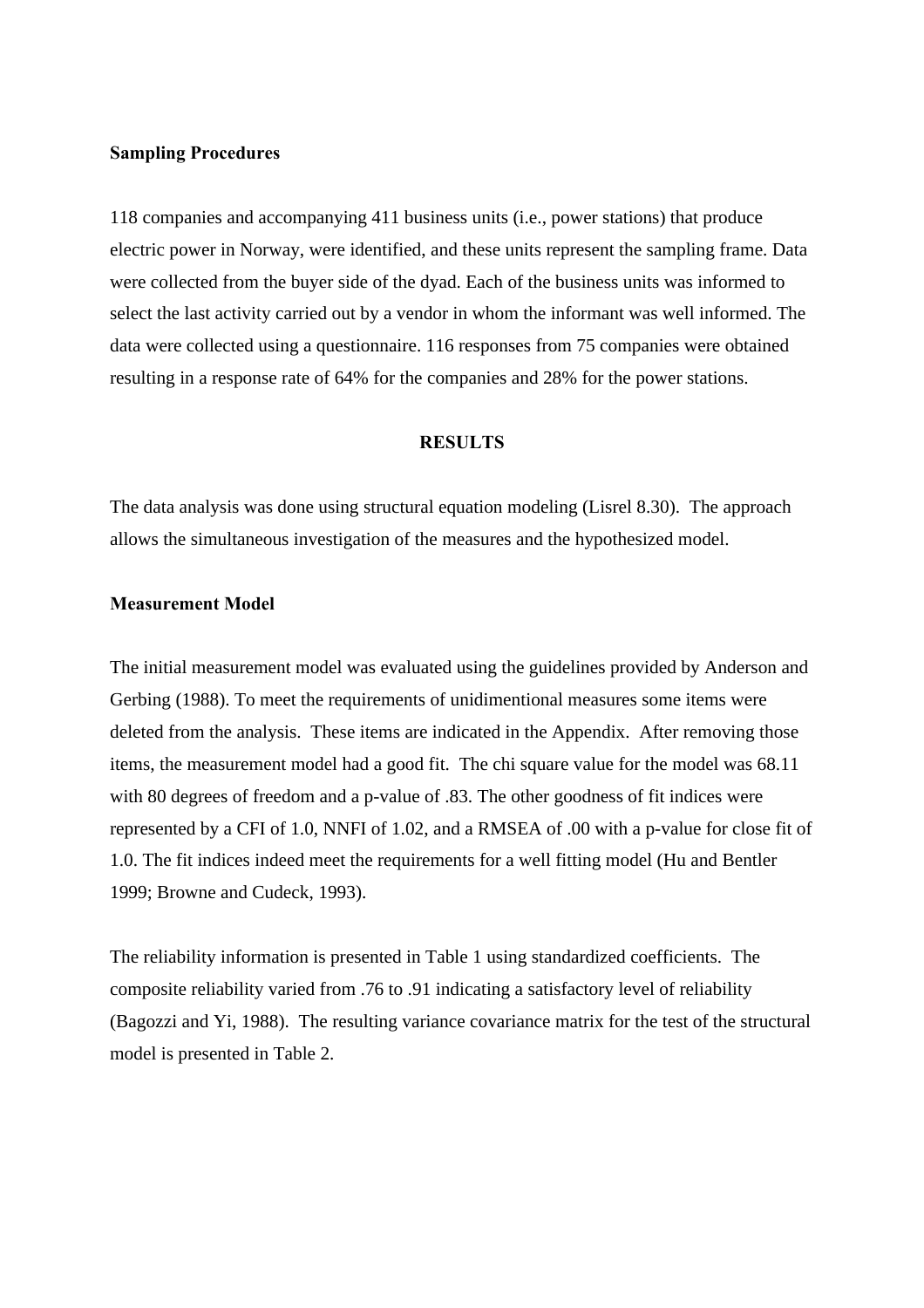### **Test of Structural Model**

The hypothesized model in Figure 1 had a satisfactory ability to explain the observed variance covariance matrix. The chi-square for 84 degrees of freedom was  $81.05$  (p=.57), the RMSEA was .00 and a p-value for close fit of .98, the NNFI was 1.00 and the CFI was 1.00. The fit indexes are above the cutoffs for good fit (Hu and Bentler 1999. All of the hypothesized direct effects were supported (please see Table 2) and found significant at the 1% level. No additional paths were suggested in the modification indices information, and thus, add additional support to the structure of the hypothesized model. Moreover, the indirect effects of the exogenous variables on vertical integration were significant at 5% level for buyer's TSI and at 1% level for buyer's CCC.

#### **DISCUSSION**

In a review of transaction costs economics, Rindfleisch & Heide (1997) summarize the research needs within the transaction costs framework. *First*, further research is needed to clarify the role of production costs vs. transaction costs in determining appropriate governance structures. *Second*, research is needed to assess the costs of internal organization, i.e., to what degree transaction costs may exist within firms. *Third*, they ask for studies that address the implications of deviations from opportunistic behavior. Additionally, Shelanski & Klein (1995) criticize empirical studies for not testing alternate hypotheses that may also fit the data as well as the TCE-variables. Thus, they argue that there is a need for studies that explicitly compare TCE derived hypotheses with hypotheses derived from other perspectives. From a competence-based point of view, Barney (1996) asks for studies that integrate a competence-based view with transaction cost economics. This paper, thus, attempts to accomplish the research needs addressed from TCE and the competence perspective. Consequently, the study may be seen as an extension of both the competence perspective as well as TCE.

The main contribution of the study lies in the theoretical arguments and the empirical test of the synthesis of the two addressed perspectives. Few studies have empirically examined the TCE-proposition that investments in asset specificity increase transaction costs (Rindfleisch & Heide, 1997). To our knowledge, no studies have tested the association between *ex-post* transaction costs and vertical integration. Additionally, no studies have theoretically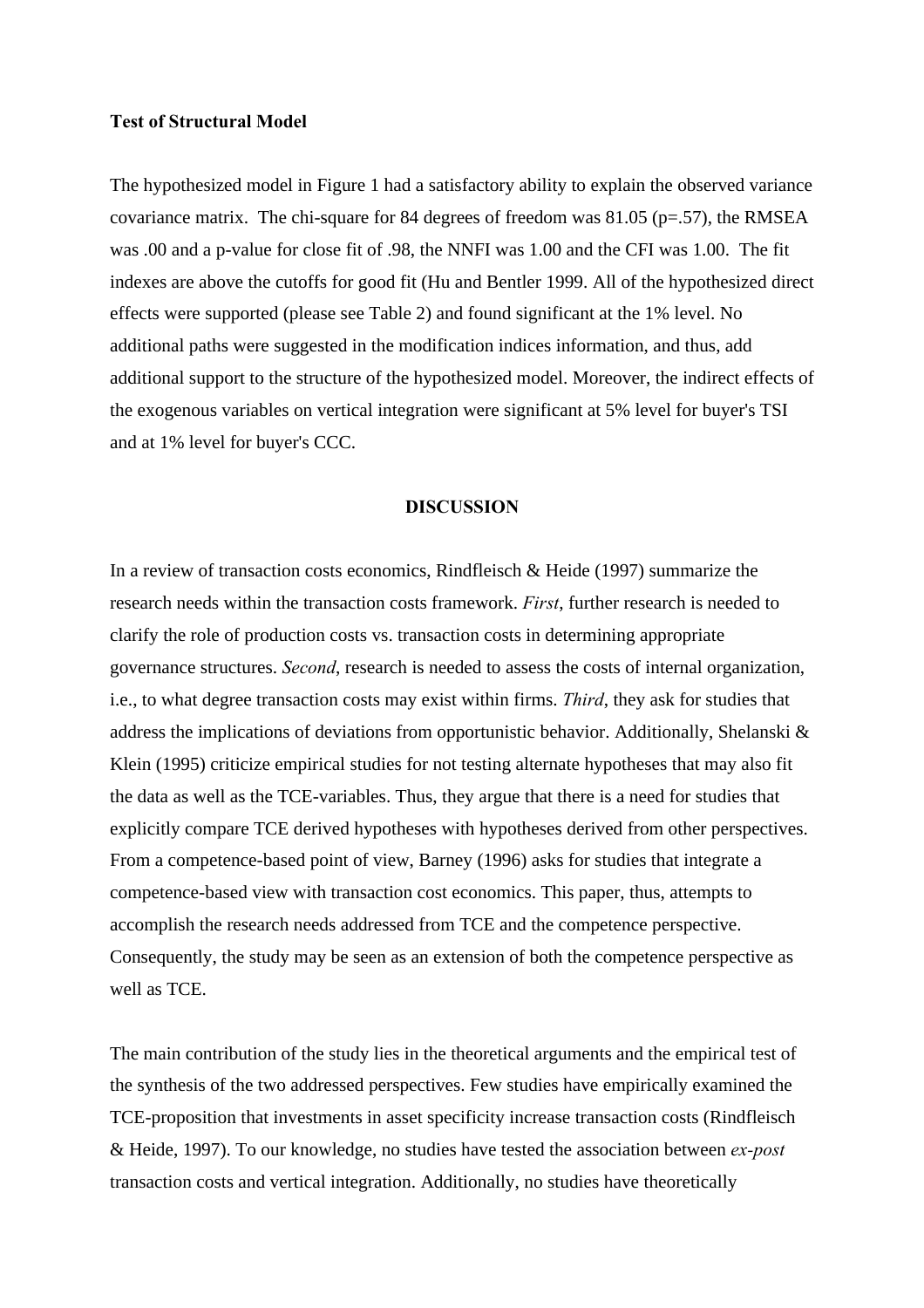elaborated nor tested the propositions that closeness to current competencies decrease internal governance costs, or the association between internal governance costs and vertical integration.

We have shown how important insight from the competence perspective can be incorporated into a model intended to explain vertical integration. The competence perspective, like TCE, assumes actors to be bounded rationally. This is explicitly discussed by Nelson & Winter's (1982). Moreover, the assumptions underlying the resource-based perspective are that firms are heterogeneous with respect to the resources they control, and that resources are not perfectly mobile across firms (Barney, 1991). If the actors were perfectly rational, resources would be mobile and competitive advantage, because of heterogeneity (out of equilibrium), would only be temporary. Accordingly, the industry would in a short-term perspective be brought back to equilibrium. What we have done in this paper is to incorporate and emphasize the issue that firms have production constraints as well as contractual constraints. This argument clearly deviates from TCE, as it sees firms as existing only because of their ability to attenuate opportunism (Conner, 1991; Ghoshal & Moran, 1996). Accordingly, we have emphasized the issue that firms are repositories of knowledge and skills, which in some circumstances provide firm advantages over autonomous market exchange with respect to efficiency and adaptation.

Moreover, we have shown that in order to throw light on the actual costs firms are exposed to, the assumptions of opportunism must also be addressed in order to predict the most efficient governance form. In two respects, our assumption of opportunism deviates from TCE. First, we distinguish between opportunism as an attitude (assumed present), and opportunism as a kind of manifest behavior (opportunistic behavior). This distinction is absent in Williamson's formal theorizing (Ghoshal & Moran, 1996). Second, we are able to specify the mechanisms (i.e. the use of common codes) through which internal opportunistic behavior is reduced. Accordingly, our assumption of opportunism also rests on arguments from the competence perspective.

As shown above, we have used extensive arguments from both perspectives when outlining the synthesis. Consequently, we do not view the theoretical arguments and the model developed in this study as a modification of the TCE-program, but rather as a synthesis of the competence perspective and TCE. According to Knudsen (1996:1), "it is probably not feasible at this point to describe the competence-perspective as a coherent research program, or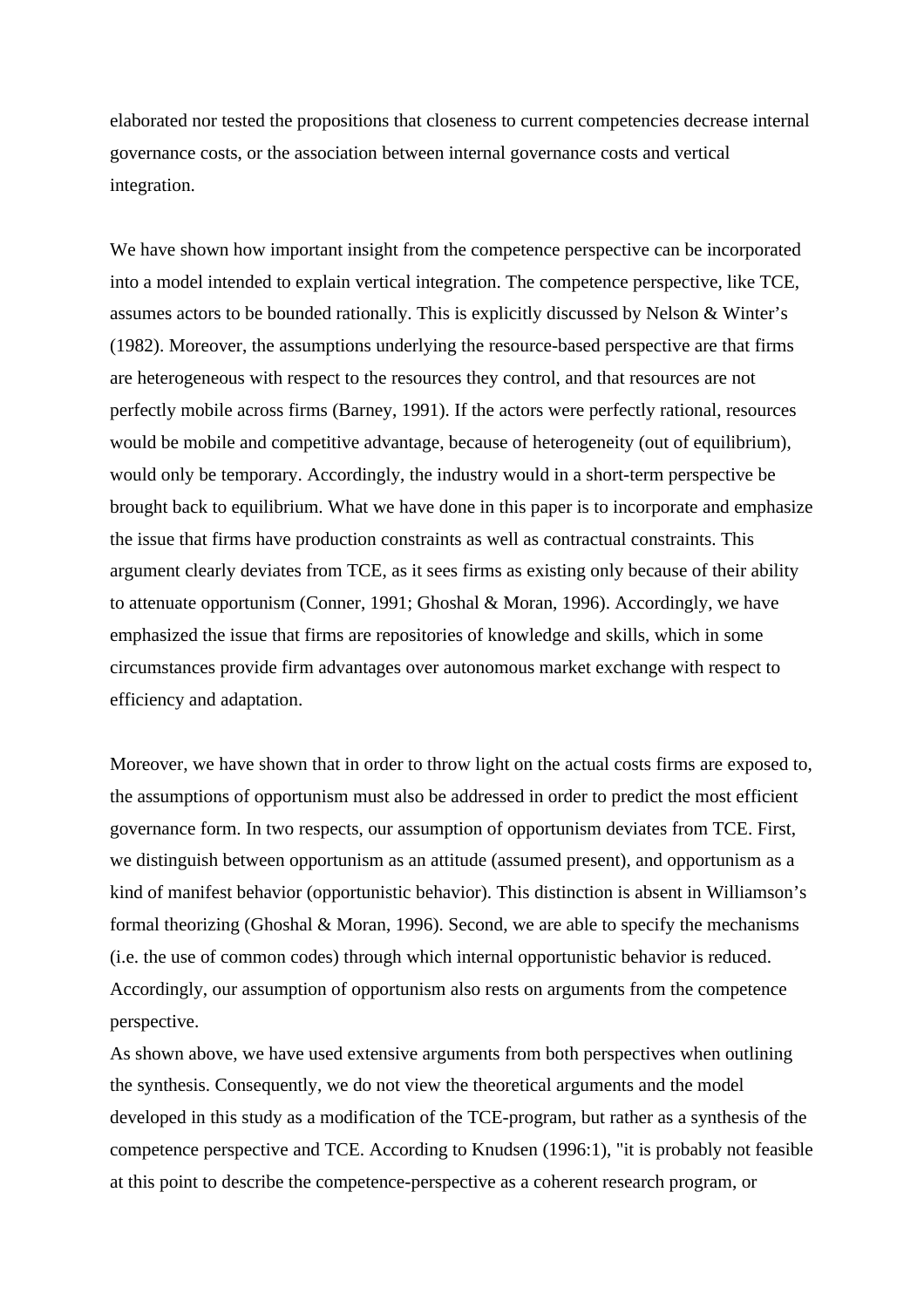paradigm, characterized by a common hard-core and positive heuristics." However, by connecting arguments that are inherent in the competence perspective and combining these with TCE-arguments, we have also contributed to showing how further progress in outlining the behavioral assumptions of the competence perspective can be done.

# **FIGURE 1: THE MODEL**

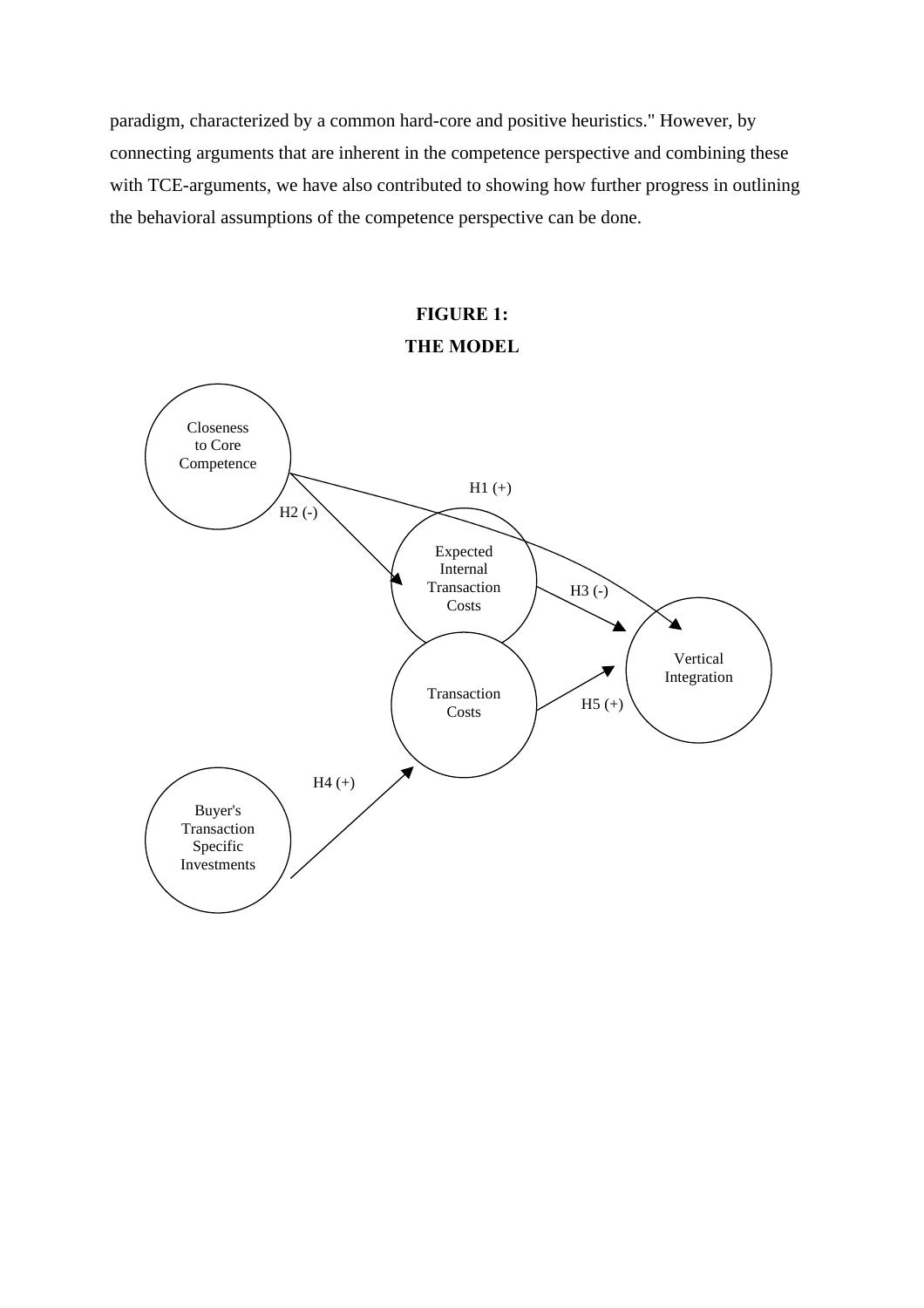|                          |                             |      |         |                         |      | Renability information for the measurement model |             |           |             |
|--------------------------|-----------------------------|------|---------|-------------------------|------|--------------------------------------------------|-------------|-----------|-------------|
| Item $a$                 | Factor loading <sup>b</sup> |      | T-value | Error term <sup>b</sup> |      | T-value                                          | Item        | Average   | Compo-      |
|                          |                             |      |         |                         |      |                                                  | reliability | variance  | site        |
|                          |                             |      |         |                         |      |                                                  |             | extracted | reliability |
| Vertical Integration     |                             |      |         |                         |      |                                                  |             | 0.78      | 0.91        |
| Item 1                   | $\lambda_{1,1}$             | 0.84 | 10.87   | $\theta_{1,1}$          | 0.29 | 5.99                                             | 0.71        |           |             |
| Item 3                   | $\lambda_{2,1}$             | 0.89 | 11.80   | $\theta_{2,2}$          | 0.21 | 5.12                                             | 0.79        |           |             |
| Item 4                   | $\lambda_{3,1}$             | 0.91 | 12.38   | $\theta_{3,3}$          | 0.16 | 4.31                                             | 0.84        |           |             |
| Closeness to Core        |                             |      |         |                         |      |                                                  |             | 0.74      | 0.89        |
| Competences              |                             |      |         |                         |      |                                                  |             |           |             |
| Item 1                   | $\lambda_{4,2}$             | 0.69 | 8.28    | $\theta_{4,4}$          | 0.52 | 7.08                                             | 0.48        |           |             |
| Item 2                   | $\lambda_{5,2}$             | 0.89 | 11.88   | $\theta_{5,5}$          | 0.20 | 4.78                                             | 0.80        |           |             |
| Item 3                   | $\lambda_{6,2}$             | 0.96 | 13.48   | $\theta_{6,6}$          | 0.07 | 1.83                                             | 0.93        |           |             |
| <b>Buyer TSI</b>         |                             |      |         |                         |      |                                                  |             | 0.54      | 0.76        |
| Item 1                   | $\lambda_{7,3}$             | 0.43 | 4.47    | $\theta_{7,7}$          | 0.82 | 7.28                                             | 0.18        |           |             |
| Item 2                   | $\lambda_{8,3}$             | 0.98 | 9.99    | $\theta_{8.8}$          | 0.03 | 0.24                                             | 0.97        |           |             |
| Item 3                   | $\lambda_{9,3}$             | 0.69 | 7.18    | $\theta_{9.9}$          | 0.52 | 5.30                                             | 0.48        |           |             |
| Expected Internal        |                             |      |         |                         |      |                                                  |             | 0.63      | 0.84        |
| <b>Transaction Costs</b> |                             |      |         |                         |      |                                                  |             |           |             |
| Item 1                   | $\lambda_{10,4}$            | 0.78 | 9.12    | $\theta_{10,10}$        | 0.40 | 5.39                                             | 0.60        |           |             |
| Item 2                   | $\lambda_{11,4}$            | 0.77 | 9.04    | $\theta_{11,11}$        | 0.40 | 5.46                                             | 0.60        |           |             |
| Item 3                   | $\lambda_{12,4}$            | 0.83 | 9.89    | $\theta_{12,12}$        | 0.32 | 4.54                                             | 0.68        |           |             |
| <b>Transaction Costs</b> |                             |      |         |                         |      |                                                  |             | 0.63      | 0.84        |
| Item 1                   | $\lambda_{13,5}$            | 0.82 | 9.58    | $\theta_{13,13}$        | 0.33 | 4.37                                             | 0.67        |           |             |
| Item 2                   | $\lambda_{14.5}$            | 0.85 | 10.07   | $\theta_{14,14}$        | 0.27 | 3.61                                             | 0.73        |           |             |
| Item 3                   | $\lambda_{15,5}$            | 0.71 | 8.04    | $\theta_{15,15}$        | 0.50 | 6.12                                             | 0.50        |           |             |
|                          |                             |      |         |                         |      |                                                  |             |           |             |

# **TABLE 1**

**Reliability information for the measurement model**

Note.  $a_i$ : The item abbreviation refers to the item list in Appendix;  $b_i$ : Standardized coefficients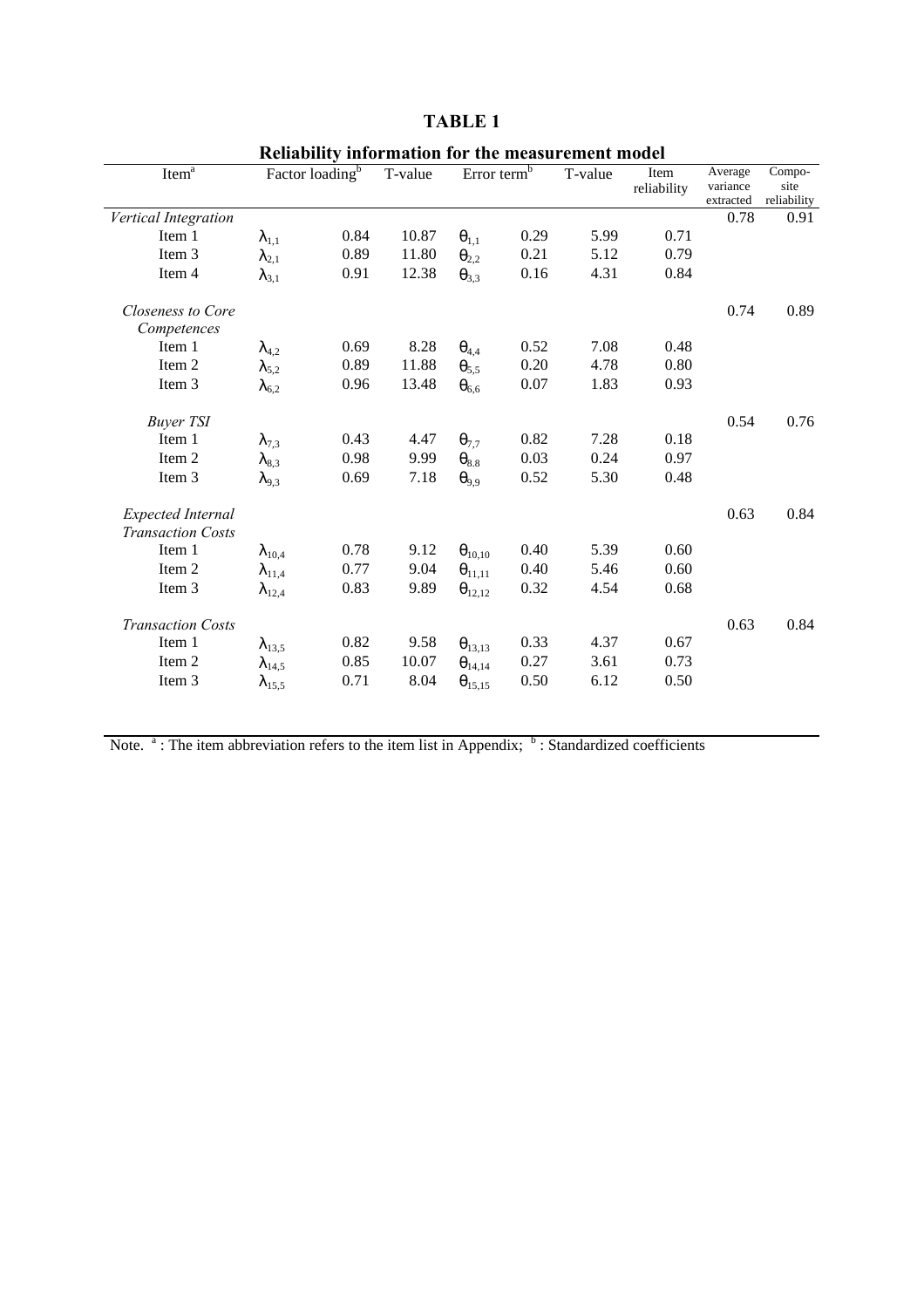# **Table 2**

# **STRUCTURAL MODEL ESTIMATION RESULTS**

| <b>Hypothesis</b> | Path                                                                                | Estimate |
|-------------------|-------------------------------------------------------------------------------------|----------|
|                   | Direct Effects                                                                      |          |
| H1                | Closeness to Core Competencies $\rightarrow$ Vertical Integration                   | $0.51*$  |
| H <sub>2</sub>    | Closeness to Core Competencies $\rightarrow$ Expected Internal Transaction<br>Costs | $-0.57*$ |
| H <sub>3</sub>    | Expected Internal Transaction Costs $\rightarrow$ Vertical Integration              | $-0.28*$ |
| H4                | Buyer TSI $\rightarrow$ Transaction Costs                                           | $0.28*$  |
| H <sub>5</sub>    | Transaction Costs $\rightarrow$ Vertical Integration                                | $0.23*$  |
|                   | Squared Multiple Correlations                                                       |          |
|                   | Vertical Integration                                                                | 0.57     |
|                   | <b>Expected Internal Transaction Costs</b>                                          | 0.33     |
|                   | <b>Transaction Costs</b>                                                            | 0.08     |

 $\chi^2$  (84) = 81.05 (P = 0.57) RMSEA = 0.0 (P(close fit) = 0.98) NNFI = 1.00 CFI = 1.00  $*p < 0.01$ ; n = 114